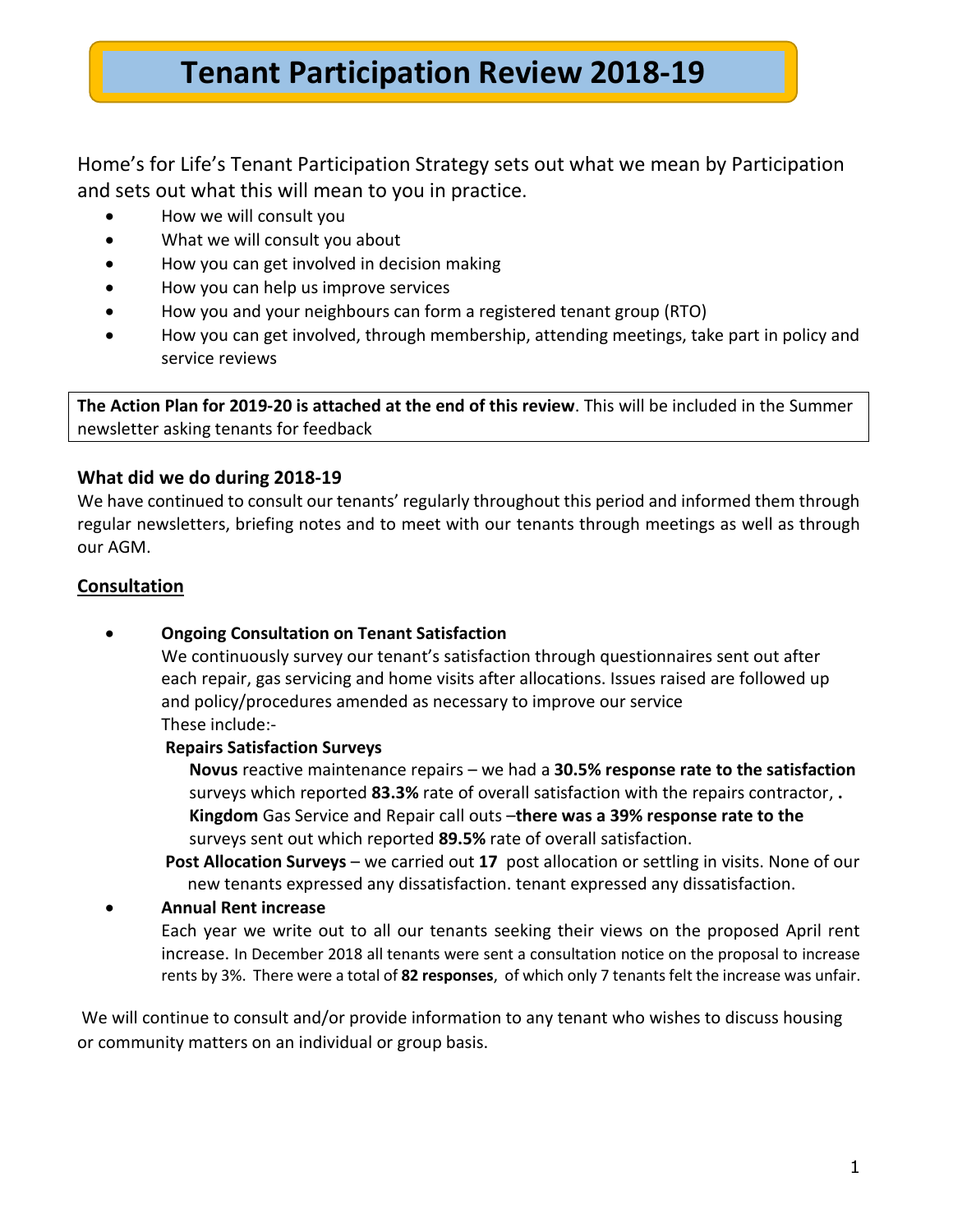#### **Housing Scotland) Act 2014 – changes to tenant's rights**

The Housing (Scotland) Act 2014 introduced significant changes to allocations and tenant's right which required substantial input and involvement of tenants.

The Consultation process:

- We provided information on the changes though out 2018-19, starting with the April 2018 tenant's newsletter. We started the formal consultation with a presentation at our Annual General Meeting in September 2018 and asked for tenants to become involved. This is the biggest gathering of tenants during the year with 36 tenants attending
- We sent Tenancy Agreement Amendments out to all tenants in October 2018 with further information.
- We included a further request for tenant involvement in the Rent consultation in December 2018
- We held a meeting with a focus group of tenants in March 2019
- We sent a survey and information booklet out to all our tenants April 2019
- We contacted ELTRP and sent them a copy of the survey.
- We sent the survey to other local RSLs, local advice agencies and a multiple sections within East Lothian Council
- We included a link to the survey on our website and in property we advertised on Homehunt.

#### **Information**

#### • **Newsletter**

We produced 4 newsletters , to communicate with and consult our tenants. The newsletters also provided feedback from consultations and prize draws.

• **Feedback reports**

We provided tenants with feedback reports on the surveys and rent consultation

• **Rent Statements**

We sent out rent statements each quarter to all our tenants.

• **Annual Report**

Tenants opted to have the Annual Report and the Customer Report on the Charter merged into one document informing them how the Company had performed over the previous year. Our Annual report includes benchmarking against previous performance and against peer averages across a range of Key Performance Indicators.

#### • **Tenants Handbook**

Our tenant handbook provides essential information for tenants and is updated on an ongoing basis as policies are reviewed or useful information changes. However, this is only of use to new tenants as they sign up. Moving forward we propose to consult tenants on making this information available on our website. For tenant's without internet access we will provide them with a paper copy.

#### • **Interpretation and Translation**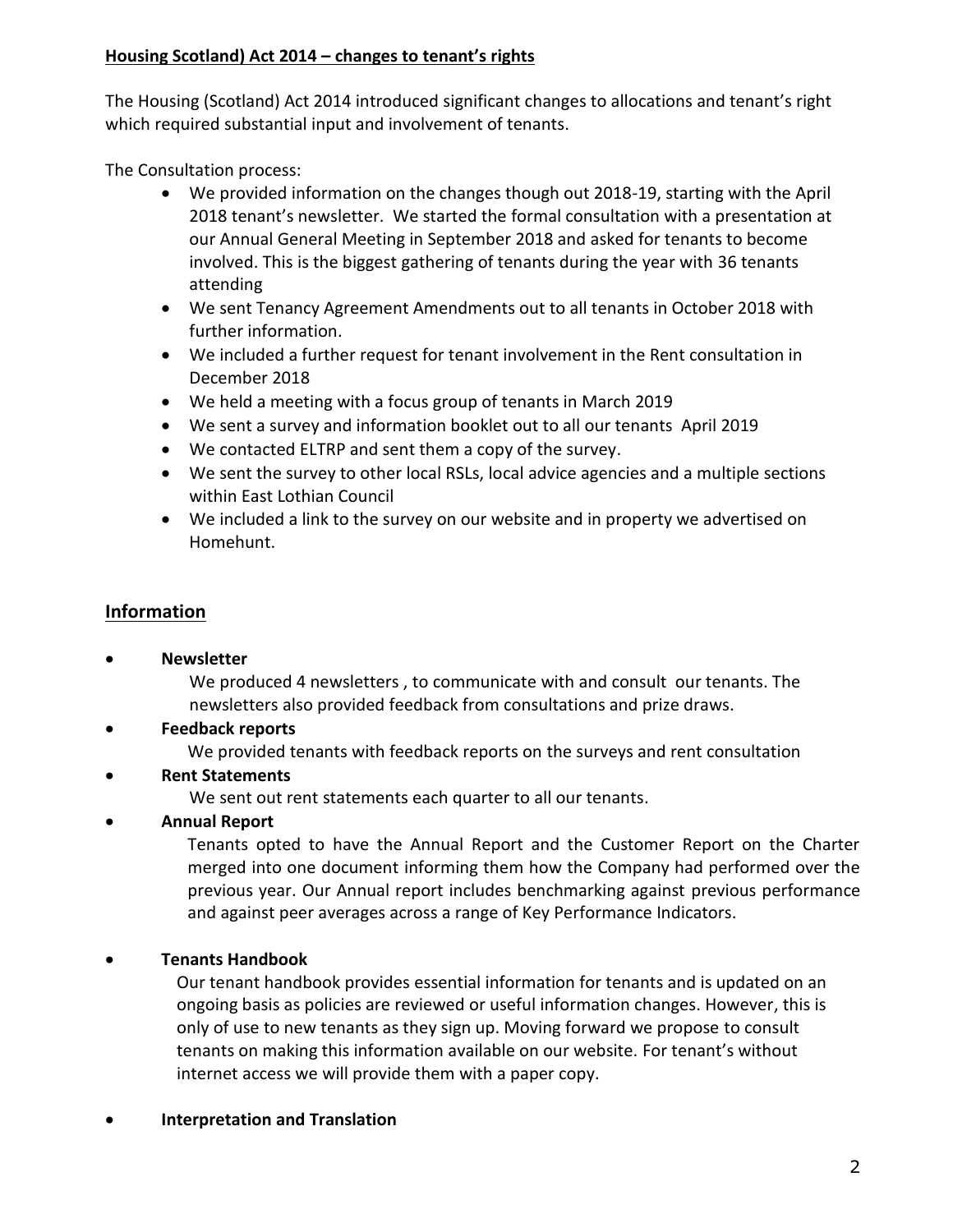In order to be able to communicate with tenants who's first language isn't English we have an account with VoiceOver Interpreting Services who offer interpretation and translation services as required. Our re-vamped website now includes a Google translate option which we have had positive feedback on.

#### • **Briefings and Flyers**

Throughout the year we have provided tenants briefings on a range of subjects from Universal Credit, the Housing (Scotland) Act 2014 to how to deal with Condensation

#### **Participation**

#### • **Tenant Panel –**

- A Tenant Panel was established in 2008 which gave tenants an opportunity to become more involved in the decision making process of the Company. However, the subsequent change in the Articles of Association to ensure we always maintained **a majority of Tenants on the Board of Homes for Life** meant it has become increasingly difficult to maintain tenant interest in attending Tenant Panel meetings. Instead a large number of Tenants opted to review policies and paperwork at home. We called these tenants our "**Armchair Reviewers**". While we respect this choice, tenant meetings have many advantages over this form of participation and we will continue to seek ways for closer engagement with our tenants.

#### • **Tenant Board Directors –**

During the summer of 2018 it became apparent that we were struggling to maintain tenant numbers on the Board. After an initial poor response to requests for volunteers the Board decided to ask tenants whether they should amend the Articles to soften the requirement for there to always be a tenant majority. Members voted to support this amendment at the 2018 AGM. We have since maintained a Tenant majority and will work towards keeping it, but the Company is now safe guarded against being in Breach of its Articles of Association.

#### • **Estate Walkabouts – tenant led inspections**

- Our Tenant Estate Walkabout programme for the year took place in June/July 2018 with visits carried out at 11 of our developments. Where tenants were unable to attend they made contact with the office so their ideas could be included.
- Fewer tenants are attending the walkabouts but they have still produced improvements to developments - from unreported fencing issues, to providing slabbed areas to relocate bins stores. For 2018 we also included a **Rate My Estate** form for tenant's unable to attend walkabouts to participate in making suggestions for improvements.
- Since 2010 we have awarded prizes to tenants who were making particular efforts with their gardens and communities, through the Community Pride Awards. Tenants are able to nominate neighbours, put themselves forward for recognition of their contribution or recommend a local community project worthy of recognition. The prizes awarded are always a popular part of the well attended Annual General Meeting

#### • **Membership**

At each new sign up tenants are provided with copies of our Tenant Participation Strategy and encouraged to become members. During 2018-19, 18 new tenants became members. Bringing our total tenant members to 149. **Our AGMs are well attended by**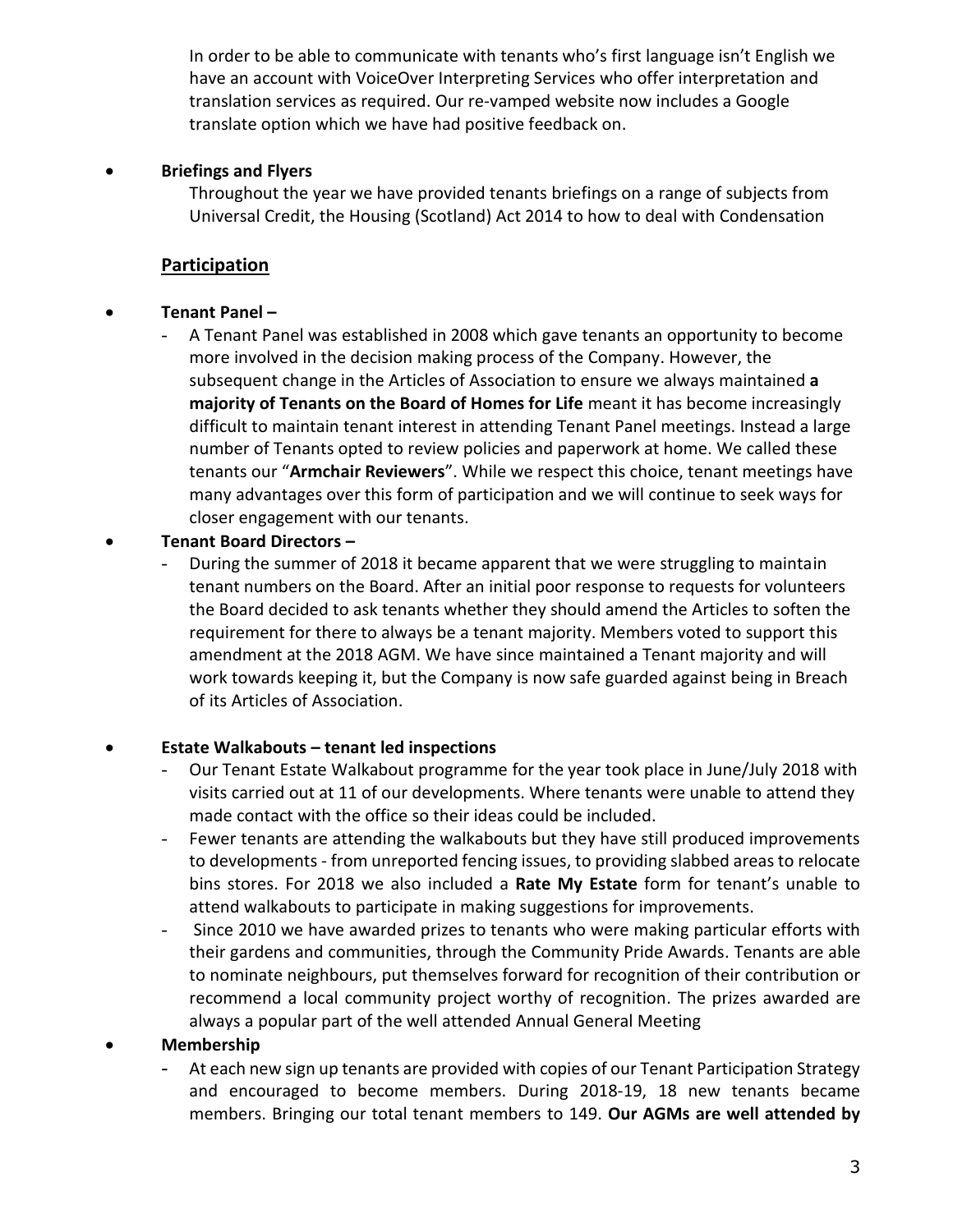**both tenant members and other tenants. In 2018 of the 44 people attending , 32 were tenants.**

#### • **Annual Charter Report to Tenants**

The Scottish Housing Charter places tenant's interests at its core and there is an even greater need for tenant involvement in the decision making and scrutiny of the Company's performance. Homes for Life has involved tenants in the assessment of its performance in meeting the Charter outcomes each year and provides them with a report by October.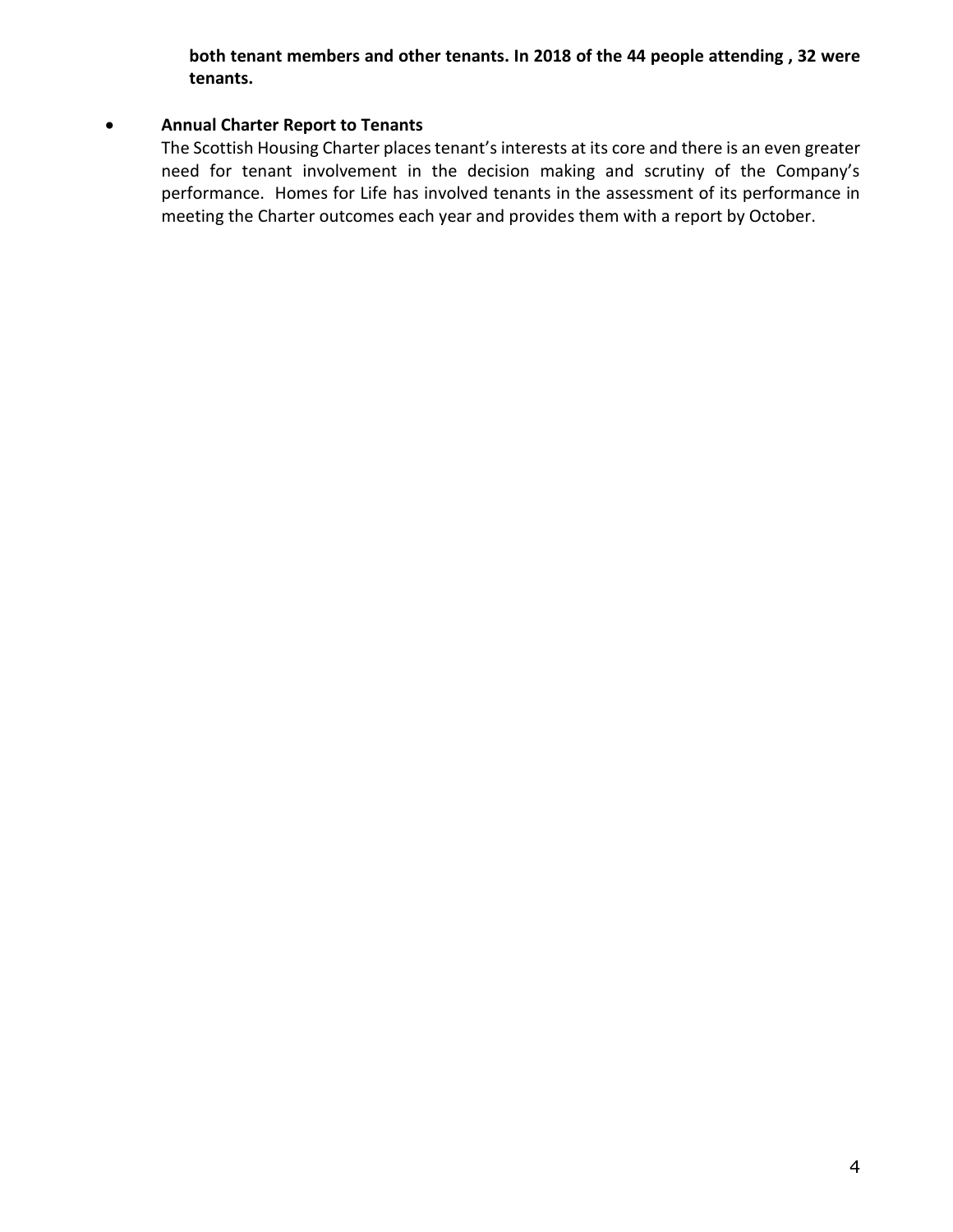# **Action Plan 2019- 2020**

### **Consultation**

| <b>ACTIVITY</b>             | <b>OUTCOME</b>                   | <b>INDICATOR</b> | <b>TIMESCALE</b>    | <b>OFFICER</b>         |
|-----------------------------|----------------------------------|------------------|---------------------|------------------------|
| Develop issue based         | Increase tenant consultation in  | Development      | As required         | Customer               |
| groups                      | key matters of service delivery  | of working       |                     | Service                |
|                             | and policy issues                | group(s)         |                     | Manager/               |
|                             |                                  |                  |                     | <b>Housing Officer</b> |
| Undertake repairs           | Ascertain levels of satisfaction | Survey on all    | Ongoing             | Customer               |
| satisfaction surveys        | / provide feedback               | completed        |                     | Service                |
|                             |                                  | repairs          |                     | Assistant              |
|                             |                                  | reported         |                     | /Housing Officer       |
| <b>Undertake Post</b>       | Ascertain levels of satisfaction | Complete         | Within 12 weeks of  | <b>Housing Officer</b> |
| <b>Allocation Survey</b>    | / provide feedback               | surveys          | allocation          |                        |
| Undertake survey of         | Ascertain levels of satisfaction | Complete         | Bi-Annually-        | Housing Officer/       |
| the Regulator's 8           | / provide feedback               | surveys          | usually in          | Customer               |
| <b>Charter satisfaction</b> |                                  |                  | October/November    | Service                |
| indicators                  |                                  |                  | 2020                | Manager                |
| Undertake Househould        | We hold up to date               | Complete         | Annually - approx.  | Customer               |
| composition Survey +        | information. Mid year            | surveys          | 6 months apart      | Service                |
| other specific topic        | opportunity for further          |                  | from main           | Manager                |
|                             | feedback                         |                  | satisfaction survey |                        |
| Consult tenants on          | Inform service review            | Timeous          | As required         | Customer               |
| proposals for key           |                                  | consultation     |                     | Service                |
| changes to service          |                                  |                  |                     | Manager /              |
| (inc. rent increase)        |                                  |                  |                     | <b>Housing Officer</b> |
|                             |                                  |                  |                     | Customer               |
| Consult tenants             | All tenants can access up to     | Website is       | Complete            | Service                |
| regarding moving the        | date information                 | updated with     | consultation        | Manager /              |
| Tenant Handbook to ta       |                                  | information      | through the         | <b>Housing Officer</b> |
| leaflet format to be        |                                  |                  | summer              |                        |
| hosted on the HfL           |                                  |                  | newsletter. Update  |                        |
| website                     |                                  |                  | website by          |                        |
|                             |                                  |                  | December 2019       |                        |
|                             |                                  |                  |                     |                        |

## **Information**

| <b>ACTIVITY</b>              | <b>OUTCOME</b>        | <b>INDICATOR</b>       | <b>TIMESCALE</b>      | <b>OFFICER</b>          |
|------------------------------|-----------------------|------------------------|-----------------------|-------------------------|
| Produce 4 newsletters        | Improved written      | Production of 4        | Each quarter          | <b>Customer Service</b> |
| per year                     | information flow      | newsletters            |                       | Manager /               |
|                              |                       |                        |                       | <b>Housing Officer</b>  |
| Produce a combined           | Provide performance   | Production of          | <b>Each September</b> | <b>Business</b>         |
| Annual Report and            | information           | <b>Tenant Charter</b>  | and by October        | Manager                 |
| <b>Tenant Charter Report</b> |                       | Report                 | each year             | /Customer               |
|                              |                       |                        |                       | Service Manager /       |
|                              |                       |                        |                       | <b>Housing Officer</b>  |
| <b>Update Tenants</b>        | Tenants have better   |                        |                       | <b>Customer Service</b> |
| Handbook to leaflet          | access to current     | <b>Updated website</b> | <b>Update website</b> | Assistant/Housing       |
| format for post on           | information           | information            | by December           | Officer / Customer      |
| website                      |                       |                        | 2019                  | Service Manager         |
| Provide written              | Access to information | Production of          | Ongoing at            | <b>Housing Officer</b>  |
| information in alternative   | for all tenants       | information in         | request               |                         |
| formats and other            |                       | different formats /    |                       |                         |
| languages if requested       |                       | languages if           |                       |                         |
|                              |                       | required               |                       |                         |